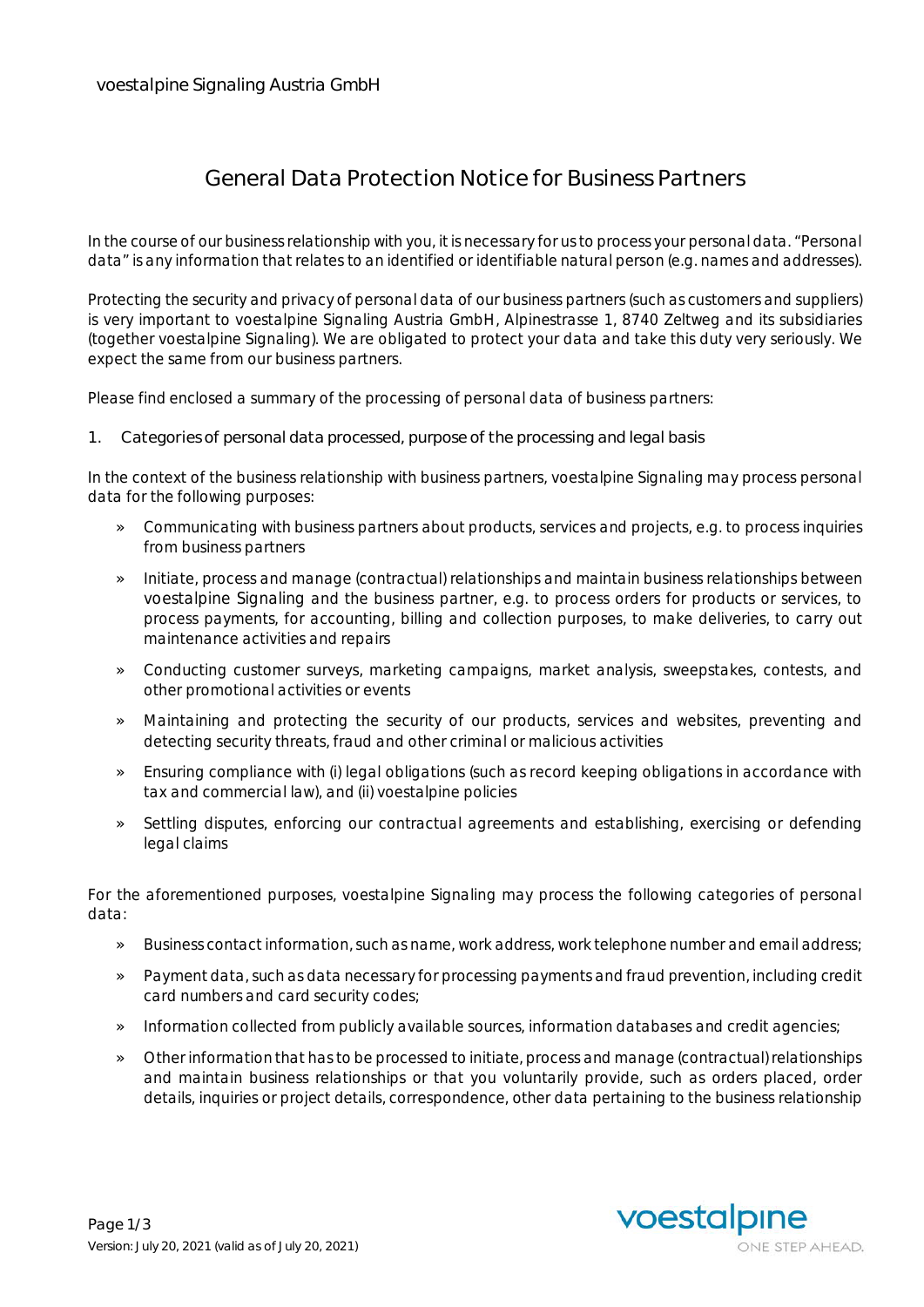The processing of personal data is necessary to meet the aforementioned purposes including the performance of a contractual relationship or a pre-contractual activity with the business partner.

Unless indicated otherwise, the legal basis for the processing of personal data is Article 6 (1) (a) (if consent has been given) or Article 6 (1) (b) or (f) of the General Data Protection Regulation (GDPR).

- » processing is necessary for the performance of a contract to which the data subject is party or for precontractual measures;
- » processing is necessary for the purposes of the legitimate interests pursued by the controller or by a third party;

If aforementioned personal data is not provided or is insufficient or if voestalpine Signaling cannot collect the respective personal data the purposes described may not be met or the received inquiry/inquiries could not be processed. Note that this would not be considered failure to fulfill our obligations under a contract.

**2. Transfer and disclosure of personal data**

If legally permitted to do so, voestalpine Signaling may transfer personal data to other voestalpine Group companies (www.voestalpine.com/locations) or courts, authorities, attorneys, or other business partners (for example shipping and logistics partners for executing and processing orders).

Furthermore voestalpine Signaling engages processors (service providers) to process personal data (within the scope of an IT support contract, for example). These processors are contractually bound to act in compliance with applicable data protection regulations.

Recipients of personal data may be located in countries outside of the European Union ("third countries"), in which applicable laws do not offer the same level of data protection as the laws of the respective individual's home country. In this case, according to the legal requirements personal data is only transferred if the European Commission has adopted an adequacy decision for the third country, if adequate safeguards have been agreed (e.g. EU Standard Contractual Clauses were concluded), the recipient participates in an approved certification system, binding corporate rules are implemented in accordance with Art. 47 of the General Data Protection Regulation or there is a derogation for specific situations in accordance with Art. 49 of the General Data Protection Regulation (e.g. because you explicitly consented to the proposed transfer, after having been informed of the possible risks of such transfers for the data subject due to the absence of an adequacy decision and appropriate safeguards). Further information and a copy of the implemented measures can be obtained from the contact listed under 6.

**3. Retention periods**

Unless explicitly indicated otherwise at the time of the collection of your personal data (e.g. in a declaration of consent), your personal data will be erased if the retention of the personal data is no longer necessary to fulfill the purposes for which they were collected and if no statutory retention obligations (such as tax or commercial law) or establishment, exercise or defence of legal claims require us to further retain the data.